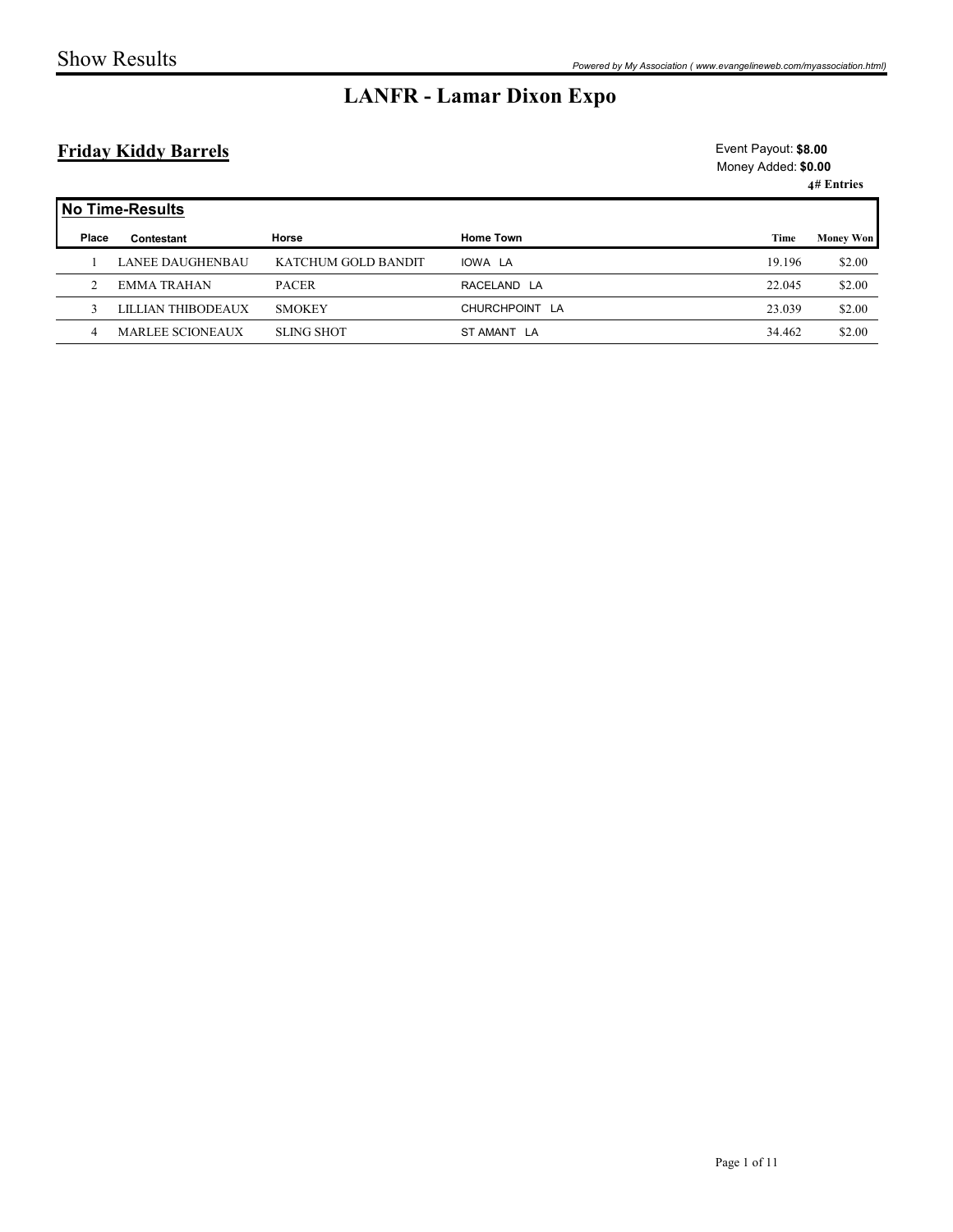#### Friday Open 5D Race

|                | <b>Friday Open 5D Race</b> |                             |                  | Event Payout: \$4,538.00<br>Money Added: \$500.00<br>1# Entries |                  |  |
|----------------|----------------------------|-----------------------------|------------------|-----------------------------------------------------------------|------------------|--|
| 1D-Results     |                            |                             |                  |                                                                 |                  |  |
| Place          | Contestant                 | Horse                       | <b>Home Town</b> | Time                                                            | <b>Money Won</b> |  |
| -1             | <b>BLAISE BERCEGEAY</b>    | <b>RUNNIN FOR A TITLE</b>   | SUMMIT MS        | 14.428                                                          | \$333.00         |  |
| $\overline{2}$ | <b>BRIAN WHEELER</b>       | <b>KOODOHS</b>              | SUMMIT MS        | 14.455                                                          | \$256.00         |  |
| 3              | <b>SHAE FRANKLIN</b>       | <b>VINNIE</b>               | ORANGE TX        | 14.460                                                          | \$192.00         |  |
| 4              | <b>BLAISE BERCEGEAY</b>    | <b>BR THREE PEAT</b>        | SUMMIT MS        | 14.499                                                          | \$141.00         |  |
| 4              | <b>KELSY JACKSON</b>       | <b>JDT ALLURESGAME</b>      | HOUMA LA         | 14.499                                                          | \$141.00         |  |
| 6              | <b>SARAH ROSE WAGUES</b>   | JK PERKS DINKY DASHER       | GONZALES LA      | 14.539                                                          | \$115.00         |  |
| 7              | <b>RANDI KERVIN</b>        | <b>OBD SMOKIN RAZOR</b>     | LUCEDALE MS      | 14.561                                                          | \$103.00         |  |
| 8              | <b>BRIAN WHEELER</b>       | FIRST FLASHIN JET           | SUMMIT MS        | 14.565                                                          |                  |  |
| 9              | <b>TYLER FAGAN</b>         | <b>CATS DAISY DUKE</b>      | POPLARVILLE MS   | 14.669                                                          |                  |  |
| 10             | <b>KERI GRANGER</b>        | ADONS CORANA DELIGHT        | DERIDDER LA      | 14.707                                                          |                  |  |
| 11             | <b>RYLEE CARLIN</b>        | <b>WAR PEPONITA</b>         | GREENSBURG LA    | 14.714                                                          |                  |  |
|                | 12 ANGELA RICHARDSON       | <b>CHIEF</b>                | JACKSON LA       | 14.749                                                          |                  |  |
|                | 13 KATELYN NICHOLSON       | <b>KK LAREDO FIRE</b>       | LAWRENCE MS      | 14.759                                                          |                  |  |
|                | 14 KORTNEY LEE             | WUZZ UP DOC                 | WALKER LA        | 14.770                                                          |                  |  |
|                | 15 COOKIE MYERS            | CH                          | GENMORA LA       | 14.843                                                          |                  |  |
|                | 16 CARLY MARSHALL          | <b>LENAS BRONSON CHIC</b>   | BUNA TX          | 14.846                                                          |                  |  |
|                | 17 PERRI JEAN PREJEANT     | JESS                        | GIBSON LA        | 14.853                                                          |                  |  |
|                | 18 KYLIE AVERETT           | <b>GOLD STREAKING LEO</b>   | LORANGER LA      | 14.909                                                          |                  |  |
|                | 19 ELIZABETH BROUSSAR      | <b>BOGIE'S FRENCH TRICK</b> | ESTHERWOOD LA    | 14.919                                                          |                  |  |
|                | 20 BRANDIE DURHAM          | ROSEY                       | ZACHARY LA       | 14.924                                                          |                  |  |
| 2D-Results     |                            |                             |                  |                                                                 |                  |  |
| Place          | Contestant                 | Horse                       | <b>Home Town</b> | Time                                                            | <b>Money Won</b> |  |
| $\mathbf{1}$   | <b>LINDSEY RICHARD</b>     | DELTAS DUN LOPPEN           | ARNAUDVILLE LA   | 14.930                                                          | \$282.00         |  |
|                | 2 RACHEL DUET              | FUELED UP TO GO             | BATON ROUGE LA   | 14.936                                                          | \$217.00         |  |
| $\mathbf{3}$   | SHELTON HEADLY             | MISSY                       | PORT GIBSON MS   | 14.940                                                          | \$163.00         |  |
| 4              | TYLER CROSBY               | FM                          | SEMINARY MS      | 14.943                                                          | \$130.00         |  |
| 5 <sup>5</sup> | <b>DELANI LASSEIGNE</b>    | <b>SKEEZIXS PLAYGIRL</b>    | HOUMA LA         | 14.946                                                          | \$109.00         |  |
|                | 6 LACY CHILDRESS           | <b>SWEET P</b>              | ELBERTA AL       | 14.995                                                          | \$98.00          |  |
| 7              | <b>KENEDIE RICHARDSON</b>  | LOUISE                      | JACKSON LA       | 15.013                                                          | \$87.00          |  |
| 8              | <b>BLAISE BERCEGEAY</b>    | BR DUCK DUCK GOOSE          | SUMMIT MS        | 15.024                                                          |                  |  |
| 9              | PERRI JEAN PREJEANT        | <b>DASH</b>                 |                  | 15.031                                                          |                  |  |
|                |                            |                             | GIBSON LA        |                                                                 |                  |  |
|                | 10 MONTANA ROY             | <b>SASS ME IN FRENCH</b>    | DUSON LA         | 15.047                                                          |                  |  |
| 11             | <b>SARAH ROSE WAGUES</b>   | DEE MONEY MAN               | GONZALES LA      | 15.061                                                          |                  |  |
|                | 12 JENNIFER TUGGLE         | PERKS FLIT                  | CANKTON LA       | 15.072                                                          |                  |  |
|                | 12 ANGIE JEAN              | OKEY DOKEY CORONA           | PEARL RIVER LA   | 15.072                                                          |                  |  |
|                | 14 AVERY ALLEN             | MAGGIE                      |                  | 15.088                                                          |                  |  |
|                | 15 MEGAN BURSON            | SHEZA COPPER COIN           | HOUMA LA         | 15.105                                                          |                  |  |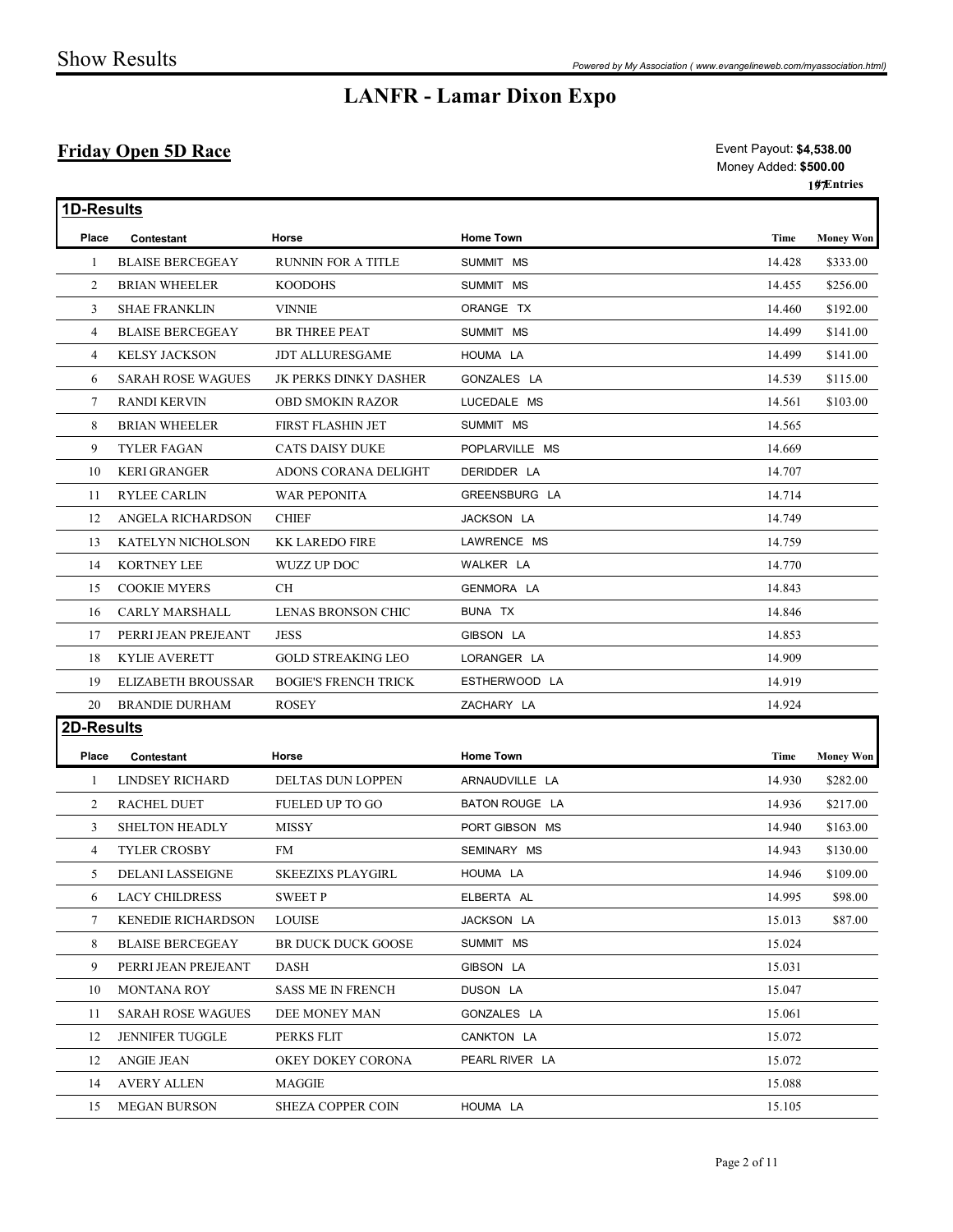# 20 NORTHER MARKE WESSINGLED ON THE TATE ON THE SAN JOS SCOOTER<br>15 CRYSTAL TATE SAN JOS SCOOTER<br>15.105 SAN JOS SCOOTER 15.105 SAN JOS SCOOTER<br>17 NIKKI WHITE MARKAE WRANGLER WESSON MS 15.118 15.118<br>15.115 STREAKIN WOODY LUCE 17 NIKKI WHITE **17 NIKKI WHITE SAN JOS SCOOTER**<br>17 NIKKI WHITE MA RARE WRANGLER WESSON MS<br>17 NIKKI WHITE MA RARE WRANGLER WESSON MS 15.118<br>18 RANDI KERVIN STREAKIN WOODY LUGEDALE MS 15.152<br>19 COURTNEY CAMPBELL OLE CHICADO 21 JORDYN SCRIPTION PACKINS PERSON MERIDI MARARE WESSON MS<br>21 SANDI KERVIN STREAKIN WOODY LUCEDALE MS<br>21 STREAKIN WOODY LUCEDALE MS<br>22 STREAKIN PEPPYS DUAL TROUBLE RACELAND LA 15.175<br>22 STREAKIN PEPPYS DUAL TROUBLE RACELAN 21 CRYSTAL TATE SAN JOS SCOOTER<br>
19 CRYSTAL TATE SAN JOS SCOOTER<br>
19 COURTNEY CAMPBELL OLE CHICADO FLAME CHURCH POINT LA<br>
19 COURTNEY CAMPBELL OLE CHICADO FLAME CHURCH POINT LA<br>
20 NICOLDE TRAIAN VOODY LUGEDALE MS<br>
20 NICO 20 NEW ENNED NEW YORK NEWSTAL TATE SAN JOS SCOOTER<br>
22 NICOLE TRAHAN 15.105 PEPPYS DUAL TROUBLE PURCH POINT LAND SERVICE PROPORTER ISLAM STREAKIN WOODY UCCEDALE MS<br>
22 NICOLE TRAHAN PEPPYS DUAL TROUBLE RACELAND LA 15.195 P 22 EVILLENAND STEERCHE SAN DOS DE CHAUNN LAND STEER CHAUN ASSOCIATE<br>22 ANNEL SAN JOS SCOOTER<br>22 ANNOLLENAN STEERAKIN WOODY UUGEDALE MS<br>20 MICOLE TRAHAN PEPPYS DUAL TROUBLE RAGELAND ON 15.195<br>20 NICOLE TRAHAN PEPPYS DUAL TR 22 KYLIE KENNEDY STYLISH BOG CITE<br>22 RENEAL TATTE SANDS SCOOTER USED IN A RARE WRANGLER WESSON MS<br>22 COURTNEY CAMPBELL OLE CITICADO FLAME CHURCH PONT LA<br>22 DI COURTNEY CAMPBELL OLE CITICADO FLAME CHURCH PONT LA<br>22 NICOLE T 23 ANNA HOLLAND STYLISH BOG CHE CHANNER (STATE SCHOOL STATE STATE OF THE MAGNET OF THE MANA HOLLAND STYLISH BOG CHANNER (STATE OF THE MANA HOLLAND STYLISH BOG CITY STATE OF THE MANA HOLLAND STYLISH BOG CITY STATE OF THE ST 24 KAYCI ALLEMAND SHUNG DILIGENCE CHAUVIN LA (223 KHEA PTHE SYNONIC SOMETICALLE SECTION OF THE SAN DISSOCIONER<br>24 KAYCI ALLEMAND STEELAKIN WOODY UGEDALE MESSON MS<br>20 NICOLE TRAILEM PEPYS DUAL TROUBLE FRACELAND LA 15.135<br>22 25 REAGE PITRE SAN JOS SCOOTER<br>25 REAGE AND SAN JOS SCOOTER<br>26 REAGE AND KERVIN STREAKIN WOODY ULCEDALE MS<br>21 DOINTNEY CAMPIRILE OF CHICADO FLAME CHURCH-PONT LA<br>21 DOINTNEY CAMPIRILE OF CHICADO FLAME CHURCH-PONT LA<br>22 NICE 28 CHELSI GUILLORY SOME HOT CHELSI GUILLORY SOMETAIRE DESCRIPTION (CONSUMER LATER SAN DIS SCOOTER 17 NIKKI WHITE<br>
26 CHEVEN VAN DIE VERBAARDE DES VERSOON BANDIS CHICAGO CHICAGO CHICAGO CHICAGO CHICAGO CHICAGO CHICAGO CHICA 28 NYIE KENNET SOME DET TREE WARDEN SOME DET TREVIS AND SOME CONDUCTS OF TRANSPORTANT AND SERVER SERVER ON THE SAME SAME CONSIDER THE SAME CONSIDER THE SAME CONSIDER THE SAME CONSIDER THE SAME CONSIDER THE SAME CONSIDER TH 28 REBECCA BOYD MATERIAL TATE SAN ASSOCIATE THE SAN ASSOCIATE SAN AND RESOLUTION OF A SAN AND SERVER AND THE SAN AND SERVER AND THE SAN ANOTHER SAN ANOTHER SAN ANOTHER SAN ANOTHER SAN ANOTHER SAN ANOTHER SHESA MITH A SHESA 29 REACTION SOLUTION SOME INTERNATION (SERVER 1998-2001)<br>29 CRYSTALTATE SAN JOS SCOOTER<br>29 NIKSI WHITE MA RARE WRANGLER WESSON MS<br>29 NICOLENEY CAMPBELL OLE CHICAD PLONE (SERVER 1998-2001) NOCKET TAHAN<br>29 NICOLENE ARAS PEPY 30 KREACHES – EXTENSION CONTRIBUTION CONTROLL AND EXTEND (AN ANNEXAT CONTROLL 15.105<br>
13 CRYSTAL TATE – SAN JOS SCOTER – WESSON MS<br>
13 KRADIKERVIN STREAKEN WOODY – UUCEDALE MS<br>
13 KRADIKERVIN STREAKEN VOODY – UUCEDALE MS<br> 32 SERECTA BOYD MISSON OF CHECK WESSON SERECT THE MANAGEMENT COUNTRIBUTE AND THE SAN ANOTHER CONTRACT CONTRACT THE CHECK OF CHECK CHECK CHECK CHECK CHECK CHECK CHECK CHECK CHECK CHECK CHECK CHECK CHECK CHECK CHECK CHECK CH <sup>32</sup> LIZ ROCCO 15.278 ACE BAKER LA 33 CRYSTALTATE SAN-JOS SCOOTER WESSON MS<br>
33 RANDI WERT MARAREN WAS VALUED RESON MS<br>
33 NADIS KERV VAMPEELL OLE CHICADO PLANE CHURCH POINT LA<br>
33 NATOLIC TRAHAN PEPYS DUALS TRUSH PACELAND LAN<br>
22 VICIE KENNEDY RUBYS FRENCY 17 NIKKI WHITE MAN RARE WRANGULER WESSON MS<br>
18 NAND KERVIN STREAKIN WOODY UIGEDALE FRACELAND (1913)<br>
29 NICOLE TRAHAN PEPTYS DUAL TROUBLE PROCEAUS DAN CONTROL 15.175<br>
29 NICOLE TRAHAN PEPTYS DUAL TROUBLE PROCEAUS DAN 15.1 35 RANDIKERVIN STREAKIN WOODY<br>
39 OOKTONEY CAMPBELL OLE CHICADO ELAME<br>
29 ONCOLE TRAHAN DEPTYS DUALTROUBLE PRACEL-PAYO LA<br>
29 ORDONY SCAREROUGH PACKINS PERKY MASTER<br>
23 ANNA HOLLAND RUNSYS RERKY MASTER<br>
23 ANNA HOLLAND SIY 36 OCURTNEY CAMPBELL OLE CHICADO FLANE CHURCH POINT LA 15.175<br>29 NICOLE TRAHAN PERPIYS DUALTROUBLE PROCEAUND LA<br>22 NYLIE KENNEDY RUBYS FRENCYHMER MADISONALLE LA 15.319<br>22 NAVIA MOLLAND STYLISH BOG COPPER<br>24 ANY AND STANDAR 32 ENCOLUMBAT PEPPYSTRUM, TROUBLE PACELAND LA 15.395<br>23 ENEVAN SCARRINGICHI PACKINS PREKVINSTRER MADISONALLE LA<br>23 ENTRE ENTRUS RENORMAND SUITS STRENGTHING MADISONALLE LA<br>23 ENERATION SUITS STRENGTHING CHEV STRENGTHING (ST 21 JORDYN SCARBROIGHT PACKINS PERKY MASTER<br>
23 AVNA IROLLAND - RUYUS REPACTIONER - MADISONWLE LA 15.313<br>
23 AVNA IROLLAND - SIYEING DILKERSCHE - CHADOW LA<br>
23 AVNA IROLLAND - SIYEING DILKERSCHE - CHADOW LA 15.328<br>
24 ENERV 22 EYITEKENNEDY RUDYS-PRENCHMEN MADISONALLE LA 15.313<br>
23 NANJIDIJANO SYYTUSHIDGE PACKINI (1979 ST. 1979 ST. 1979 ST. 1979 ST. 1979 ST. 1979 ST. 1979 ST. 1979 ST. 1979 ST. 1979 ST. 1979 ST. 1979 ST. 1979 ST. 1979 ST. 1979 23. ANNA IROLLAND SYYLISH IROG CITY ST<br>
24. KAYCH ALIFORAAND SHUWAYGING CHARACHE CHARACHE (2002)<br>
25. RHEA PITRE SCULUSE SNOWFI ARE LACK PROCELAND DA 15.345<br>
25. RHEA PITRE SCULUSE SNOWFI ARE INCOLUSE RATE OF THE VALUE OF 24 KAYCE AUTHORAND SUINNACHD KRENCH CHAUVIN LA<br>
25 KHEARTHE SNOWPHATELACK HAGCELAND LA<br>
26 CHEISIGEATH SNOWPHATELACK HAGCELAND LA<br>
27 TREV PORTION SUING INSTALLED (SEE AND LAND LATER LATER 15.349<br>
29 ENTICATION SUITS SUITS 25 RIFIA PITRE SNOWER ARTLACK PACELAND LA<br>
26 CHESI GRUILLORY SKARF-HOTCHIC REVIVIOND LA<br>
27 THEN PACKIN SOME HOTCHIC REVIVIOND AND ESTATE (15.259)<br>
28 REFIECCA-ROYD SHESA MITY-SLICK-DISSICN ZACHARY LA<br>
28 REFIECCA-ROYD SH 24 CHIPLE CONTINUORY SOME HOT CHIE<br>
24 JANNES (AND THE SNAME ART PPP) SINCK DISSENSE AND THE LAND (15.245)<br>
24 JANNES GREETS PIPPYSTAN LITO CONZALES DA<br>
34 JANNES GREETS PEARTER CASSES JAZZ (CONNOCRE PART CASES AND 15.255<br> 3D-Results 29 REBENCKA DYD SHEN TYTSICK PORTER TAGNISHS TANK IN THE MONDER CONTRACT THE MONDER OF THE MONDER OF THE MONDER CONTRACT THE TRENGO ON THE CONTRACT IS A SUBMISSION OF THE CONTRACT THE CONTRACT THE CONTRACT CONTRACT CONTRAC 29 CANVELO RECER<br>
19 KYLIE AVERETT FERNTS BARLEO GOODALIS IA<br>
19 SOMETHON PICHOLE HEATER TRANSICAL CORANGER IA<br>
19 CHORAN ROUTH TRANSICAL PRINCIPAL STREAM ON THE CONTRACT AN ELECTRO ACTION AND INTERNATIONAL STREAM TRANSICA VILLE VARIET HEATIST EXAMPLES IN THE TANK CASES DATE IN THE VALUE IS A SAME CONSULTED AND MANY CONSULTED AND CONTRIGE IN THE VALUE IS A SAME CONTRIGENOR IN THE VALUE IS AN ANTIONY OF THE VALUE IS AN ANTIONY OF THE VALUE OF 3 KRAIN ROBIN THE MATTER THE SERVE THE SERVE AN ENDED AND THE SERVE AND SERVE AN ELECTRIC STAND IN THE SAME AN ELECTRIC STAND IN THE SAME AND THE SAME AND THE SAME AND THE SAME AND THE SAME AND THE SAME AND THE SAME AND TH 32 (*URIGNATHREAT ACT)*<br>33 KARLIB HARLIE POLAISTIL PISTOT, 2003<br>44 MOLLY MANGELM SCATT DADIY DASTLATIET PETAL MS<br>35 KARLIE HARVATT SEVENTIC REVISION COPPER AMERIC DEVILE LA 15.30<br>35 KARLIE INTERVATER STANDARY STANDARY STAN SUIT (NEW THE MANY INTERNET PROVIDED ROSE CLOSE AN ELECTRICAL INCREASE AND TRINING IN THE SAME CONTROL IN THE SAME CONTROL INTERNET IN THE SAME CONTROL INTERNET CONTROL INTO A STATE OF THE SAME CONTROL INTERNET OF THE SAME MOLIV MANCHI <sup>M</sup>ENT DANGER TRANSITY INTO THE THE MANY CHILDRESS TRANSITION OF THE CHILDRESS IN THE CHILDRESS IN THE CHILDRESS IN THE CHILDRESS IN THE CHILDRESS IN THE CHILDRESS IN THE CHILDRESS IN THE CHILDRESS IN THE CHIL 37 EARNEM SWATTHE STOLE AND MONEY COPPER CANNER DEVELOP TO THE LAND 15.301 SAMEL AND COPPER CANNER DEATHER PRAINFILE A SAME AND 15.311 STOLEN CANNER TO COPPER CANNER PRAINFILE A SAME AND 15.311 STOLEN CANNER TO TANK THE ST 8 MAYOR SHELTON COPPER AMARS<br>
8 MATTEN CONTRIBUTER PRAINED BOOKS MOOTH SUNKISSE PRAIRIEVALLE LA<br>
19 YOUR SUNLY OVER FIRE A HATTER HOLD FOR LARCE IN 15.315<br>
19 YOUR SUNLY BUBBLE ON POPLATION CONTRIBUTER SETTING THE AMANGE S 9 ANGELA HOREST PRESENT CONTROLLE AS THE CONTROLLES AND DONEST TREAT AND DRIVER CHANNEL CONTROLLES AND THE CONTROLLES AND THE CONTROLLES AND COLLECT TREAT AND NOT THE CONTROLLES AND COLLECT TREAT AND THE CONTROLLES AND COL 37 TYMARKS ELSA HATTIERSUNG BURSLEGUNG MS<br>
19 TYLER FAGAN BUBBLEGUNG MODUEL SORRENTO LA 15.313<br>
10 ROODIE SUMMERS EXTRAIBAD N'BOURE SORRENTO LA 15.363<br>
14.2 TENNIFER ETHERIDGE PACKEN THE NAGIC WAKEE LA 15.42<br>
14.2 TENNIFE 39 YULER FAGAN<br>
39 YULER FAGANIES<br>
40 JODIE SUAMIES EXTRA BUD BY EXPLAINING ROBERT TO A<br>
41 NICOLE AUTHEMENT TREATER<br>
41 NICOLE AUTHEMENT TREATER<br>
41 NICOLE AUTHEMENT TREATER<br>
41 NICOLE AUTHEMENT REATER<br>
42 ENSINE RESIDENC 40 JODIES UNIVERSE EXTRA BAD NEOUZIE SOPRENTO LA<br>
14 NOCULE AUTHEMENT TREATER BOUND IN BACK (WALKER LA<br>
14 NOCULE AUTHEMENT TREATER PACKIN IN THE MAGIC WALKER LA<br>
14 NOCULE AUTHER VIENT AS GOOD AS PEACH GETS WOODWILE MS<br>
1 14 NICOLAUTHEMENT TREATIES<br>
14 NORMAL TREATIES<br>
14 NORMAL AND THE MAGIC WAKES IA (1996 6 15 Normal 15.422<br>
15.482<br>
15.5881 NICOLAUTHATING PINE MORE TRANSIC WORKES IA (1996 6 1549 1542<br>
15.487 NICOLAUTHATING PINE MORE TRAN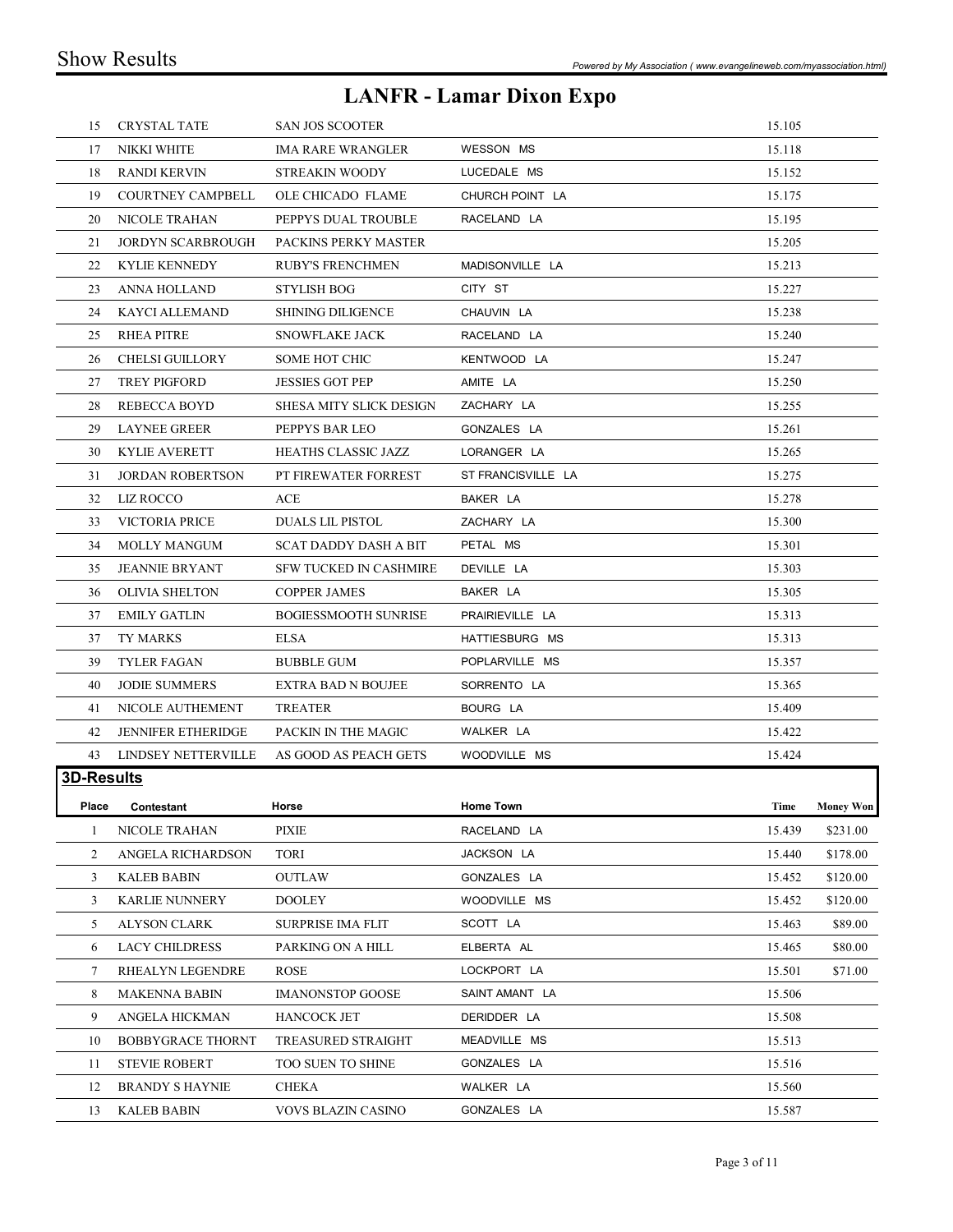|                 | <b>Show Results</b><br>Powered by My Association (www.evangelineweb.com/myassociation.html) |                             |                                 |                  |                 |  |  |
|-----------------|---------------------------------------------------------------------------------------------|-----------------------------|---------------------------------|------------------|-----------------|--|--|
|                 |                                                                                             |                             | <b>LANFR - Lamar Dixon Expo</b> |                  |                 |  |  |
| 14              | <b>HALIE WRIGHT</b>                                                                         | <b>TRAIN</b>                | AMITE LA                        | 15.591           |                 |  |  |
| 15              | <b>KORTNEY LEE</b>                                                                          | COLONEL FLITS MONEY         | WALKER LA                       | 15.645           |                 |  |  |
| 16              | VICTORIA GIOVENGO                                                                           | PERKS DARK ANGEL            |                                 | 15.668           |                 |  |  |
| 17              | STEVIE RAYNE WESTR                                                                          | <b>CRAZY MOMMA</b>          |                                 | 15.708           |                 |  |  |
| 18              | <b>DESI LASSEIGNE</b>                                                                       | MS APRIL LITO               | HOUMA LA                        | 15.711           |                 |  |  |
| 19              | <b>SAMI SYLVESTER</b>                                                                       | ETTAS YELLOW HANKIE         | PRAIRIEVILLE LA                 | 15.720           |                 |  |  |
| 20              | <b>PAT TAUZIN</b>                                                                           | <b>GHOST</b>                | DENHAM SPRINGS LA               | 15.728           |                 |  |  |
| 21              | <b>OLIVIA DYESS</b>                                                                         | <b>DOC</b>                  |                                 | 15.735           |                 |  |  |
| 22              | <b>BAILEE HARP</b><br><b>KRISTEN WRIGHT</b>                                                 | DO YA WANNA DUAL            | ETHEL LA<br>ROSELAND LA         | 15.742           |                 |  |  |
| 23<br>24        | <b>SHAE FRANKLIN</b>                                                                        | PW<br><b>BLACK BETTY</b>    | ORANGE TX                       | 15.744<br>15.755 |                 |  |  |
| 25              | <b>ANGIE JEAN</b>                                                                           | <b>HAPPYBUCKINMARDIGRAS</b> | PEARL RIVER LA                  | 15.757           |                 |  |  |
|                 | 26 AIMEE HEBERT                                                                             | <b>CHARLENE DASHER</b>      | DENHAM SPRINGS LA               | 15.781           |                 |  |  |
|                 | 27 OLIVIA KATE GUIDRY                                                                       | TURN IN ON FAITH            | DUSON LA                        | 15.785           |                 |  |  |
|                 | 28 KYLIE KENNEDY                                                                            | FLITS JITTER BUG            | MADISONVILLE LA                 | 15.804           |                 |  |  |
| 29              | <b>HILLARY MCGREGOR</b>                                                                     | DAWNING RAINSTORM           | KENTWOOD LA                     | 15.835           |                 |  |  |
|                 | 30 COLIE DAVIS                                                                              | LOTTO                       | COVINGTON LA                    | 15.866           |                 |  |  |
|                 | 31 GRACE JOHNSON                                                                            | DOCS SHINING PLAYGIRL       | CROSSETT AR                     | 15.878           |                 |  |  |
|                 | 32 PAT TAUZIN                                                                               | <b>OREO</b>                 | DENHAM SPRINGS LA               | 15.912           |                 |  |  |
|                 | 33 SIDNEY SEHON                                                                             | I'M YOUR GUY                | GONZALES LA                     | 15.913           |                 |  |  |
|                 | 4D-Results                                                                                  |                             |                                 |                  |                 |  |  |
|                 | Place Contestant                                                                            | Horse                       | <b>Home Town</b>                |                  | Time Money Won  |  |  |
| 1               | <b>RAMSIE PREJEAN</b>                                                                       | WONDER BABY BAY SIX         | GONZALES LA                     | 15.933           | \$180.00        |  |  |
|                 | 2 ANGEL SPIVEY                                                                              | <b>TASER ME BLUE</b>        | GONZALES LA                     | 15.941           | \$138.00        |  |  |
| $\mathbf{3}$    | <b>BRIANNA HARTMAN</b>                                                                      | KISS MY BANG BANG           | BATON ROUGE LA                  | 16.019           | \$104.00        |  |  |
| 4               | <b>CAITLIN RANDALL</b>                                                                      | <b>BLS ESPECIAL LEE</b>     |                                 | 16.022           | \$83.00         |  |  |
| 5               | <b>BETTLYN BABIN</b>                                                                        | STREKN IN TEXAS BARS        | DERIDDER LA                     | 16.040           | \$69.00         |  |  |
|                 | 6 TY MARKS                                                                                  | IM A REBEL                  | HATTIESBURG MS                  | 16.051           | \$62.00         |  |  |
| $7\overline{ }$ | BETTLYN BABIN                                                                               | <b>FUEL</b>                 | DERIDDER LA<br>WESSON MS        | 16.082           | \$55.00         |  |  |
| 8<br>9          | <b>STACY WHITE</b><br>TRISTA ROHMAN                                                         | BANGO<br>MISS DO DA TEE     |                                 | 16.089<br>16.105 |                 |  |  |
|                 | 10 BAILEE HARP                                                                              | <b>LENA'S RED MONEY</b>     | ETHEL LA                        | 16.111           |                 |  |  |
|                 | 11 MCKYNZIE DORSEY                                                                          | CASHS STREAKIN HONOR        | NEW IBERIA LA                   | 16.127           |                 |  |  |
|                 | 12 CAROLINE BECK                                                                            | CANDY                       | GONZALES LA                     | 16.159           |                 |  |  |
| 13              | <b>BRANDY S HAYNIE</b>                                                                      | <b>BLAZERS MAGNOLIA</b>     | WALKER LA                       | 16.240           |                 |  |  |
|                 | 14 MALYN DENNIS                                                                             | <b>SANDY JAMES</b>          | GONZALES LA                     | 16.247           |                 |  |  |
|                 | 15 MACI ORDOYNE                                                                             | COOPER C ME STREAK          | DENHAM SPRINGS LA               | 16.297           |                 |  |  |
|                 | 16 OLIVIA SHELTON                                                                           | <b>BLUE CINCO GAL</b>       | BAKER LA                        | 16.331           |                 |  |  |
|                 | 17 KATTI BREAUX                                                                             | MR TAPESTRY MOON            | CROWLEY LA                      | 16.364           |                 |  |  |
|                 | 18 GENTRY GIACONE                                                                           | <b>IVORY LA JOLLY</b>       | INDEPENDENCE LA                 | 16.380           |                 |  |  |
| 5D-Results      |                                                                                             |                             |                                 |                  |                 |  |  |
|                 | Place Contestant                                                                            | Horse                       | Home Town                       |                  | Time Money Won  |  |  |
|                 | JENNIFER ETHERIDGE<br>$\mathbf{1}$                                                          | FIELD OF MAGIC              | WALKER LA                       |                  | 16.474 \$128.00 |  |  |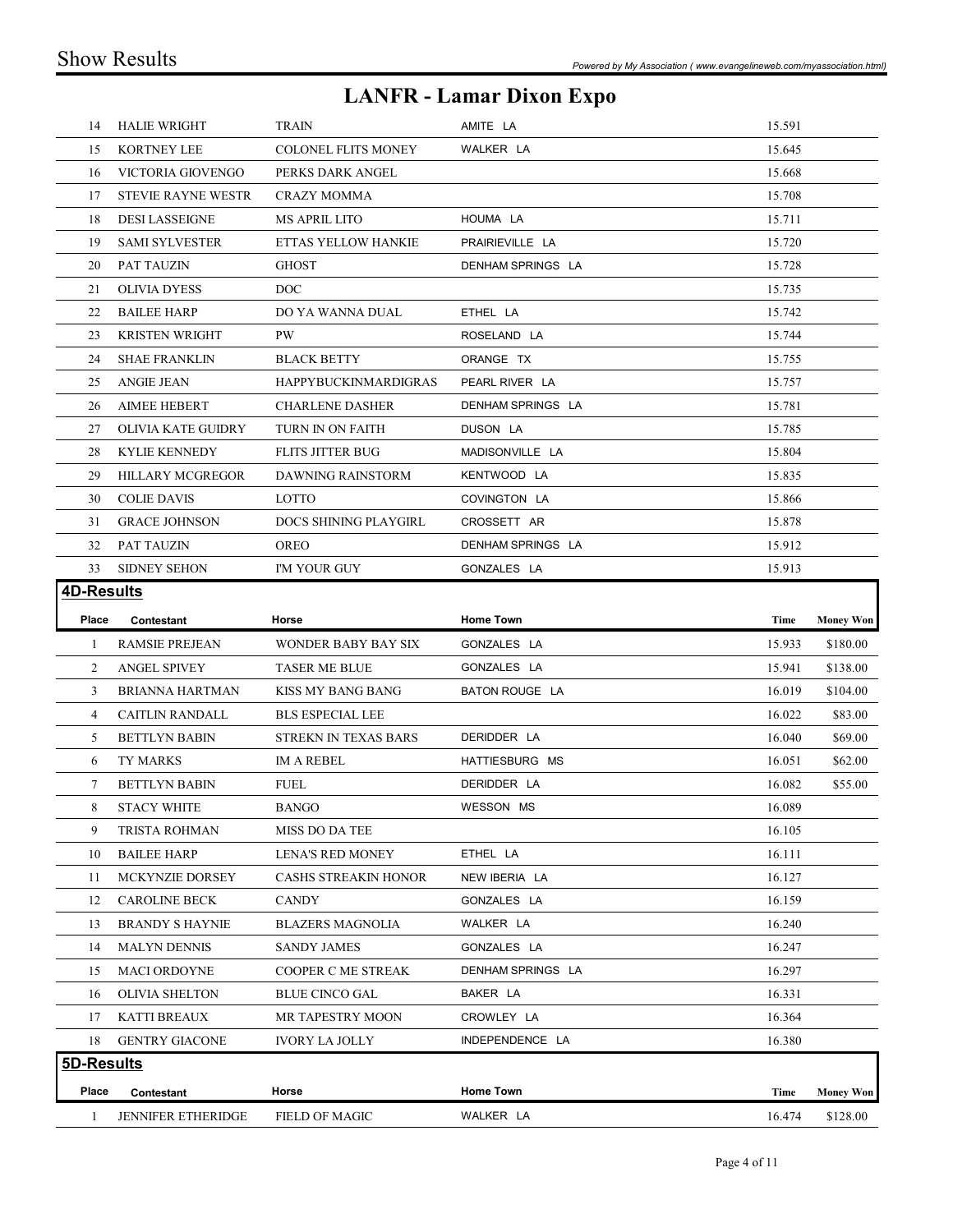|                | <b>Show Results</b>       |                             |                                 | Powered by My Association (www.evangelineweb.com/myassociation.html) |                |
|----------------|---------------------------|-----------------------------|---------------------------------|----------------------------------------------------------------------|----------------|
|                |                           |                             |                                 |                                                                      |                |
|                |                           |                             | <b>LANFR - Lamar Dixon Expo</b> |                                                                      |                |
| 2              | <b>SHELTON HEADLY</b>     | <b>SISTER</b>               | PORT GIBSON MS                  | 16.477                                                               | \$99.00        |
| 3              | PENNY STONE               | <b>LIGHTNIN ZIP BAR</b>     | JACKSON LA                      | 16.583                                                               | \$74.00        |
| $\overline{4}$ | <b>DARLA BISHOP</b>       | PT FIREWATER FREDDIE        | PRAIRIEVILLE LA                 | 16.645                                                               | \$59.00        |
| 5              | <b>AUDREE ERVIN</b>       | <b>COLE</b>                 |                                 | 16.651                                                               | \$49.00        |
| 6              | MEGAN DAUGHENBAU          | <b>MACS LEO LOLLIPOP</b>    | IOWA LA                         | 16.653                                                               | \$44.00        |
| 7              | <b>MAKENNA BABIN</b>      | <b>STEADY RED BOY</b>       | SAINT AMANT LA                  | 16.685                                                               | \$40.00        |
| 8              | <b>OLIVIA KATE GUIDRY</b> | <b>TANK</b>                 | DUSON LA                        | 16.717                                                               |                |
| 9              | BOBBYGRACE THORNT         | PRINCESS CHEYENNE           | MEADVILLE MS                    | 16.785                                                               |                |
| 10             | <b>SONJA HUGHES</b>       | <b>HAULING IN THE MONEY</b> | OAKDALE LA                      | 16.840                                                               |                |
| 11             | <b>ELLA POOLEY</b>        | <b>SUGAR</b>                |                                 | 16.889                                                               |                |
| 12             | NICOLE TRAHAN             | <b>PACER</b>                | RACELAND LA                     | 17.071                                                               |                |
| 13             | <b>TONI DAIGLE</b>        | <b>SLING SHOT</b>           | SAINT AMANT LA                  | 17.250                                                               |                |
|                | 14 HAYLIE AULD            | PAL                         | IRVINGTON AL                    | 17.279                                                               |                |
|                | 15 AVERY JACKSON          | CE BOOGER RED               |                                 | 17.291                                                               |                |
| 16             | <b>KEELIE BRIGNAC</b>     | <b>RANGER</b>               | ST AMANT LA                     | 17.303                                                               |                |
| 17             | <b>RILEY DAVIS</b>        | <b>DASH FOR NUGGET</b>      |                                 | 17.309                                                               |                |
| 18             | <b>BROOKE ROMIG</b>       | PRONTOS SMOOTH BREEZE       | DENHAM SPRINGS LA               | 17.316                                                               |                |
| 19             | <b>ELLE LOUVIERE</b>      | <b>SAMEA</b>                | PRAIRIEVILLE LA                 | 17.541                                                               |                |
| 20             | <b>BRANDIE DURHAM</b>     | <b>RAINEY</b>               | ZACHARY LA                      | 17.609                                                               |                |
|                | 21 MIA BALDWIN            | IZZY                        | GEISMAR LA                      | 17.643                                                               |                |
|                | 22 GAYLA BUTLER           | <b>PONTOON</b>              | GLENMORA LA                     | 17.861                                                               |                |
| 23             | <b>SAMI SYLVESTER</b>     | <b>CLASSIEST FLIT BAR</b>   | PRAIRIEVILLE LA                 | 18.244                                                               |                |
|                | 24 MISTI THIBODEAUX       | BELLE                       | DUSON LA                        | 19.516                                                               |                |
| 25             | <b>TAYLOR BROWN</b>       | PEYOTE                      |                                 | 21.015                                                               |                |
|                | 26 JILLIAN BOYD           | IZ HAPPY ROCKIN HANK        | ZACHARY LA                      | 21.942                                                               |                |
|                | 27 AYRA ROBERTS           | KEEP STREAKIN SABLE         | GONZALES LA                     | 22.702                                                               |                |
|                | 28 ANGEL COX              | WRANGLER                    | LORANGER LA                     | 22.916                                                               |                |
|                | No Time-Results           |                             |                                 |                                                                      |                |
| Place          | Contestant                | Horse                       | <b>Home Town</b>                |                                                                      | Time Money Won |
|                | <b>ELIZABETH BROUSSAR</b> | DASH TOO ACHIEVEMENT        | ESTHERWOOD LA                   | 914.553                                                              |                |
|                | SHAE FRANKLIN             | MC                          | ORANGE TX                       | 914.591                                                              |                |
|                | <b>SHAE FRANKLIN</b>      | <b>ALICE</b>                | ORANGE TX                       | 914.622                                                              |                |
|                | ALISHEA BROUSSARD         | STREAKIN POCO FLAME         | ESTERWOOD LA                    | 914.649                                                              |                |
|                | <b>ELIZABETH BROUSSAR</b> | MISS MEGA ROYAL             | ESTHERWOOD LA                   | 914.698                                                              |                |
|                | COURTNEY CAMPBELL         | JV EYED WATCH RUSTY         | CHURCH POINT LA                 | 914.699                                                              |                |
|                | <b>CALLIE SATTLER</b>     | <b>GO GETEM JAKE</b>        | ORANGE TX                       | 914.728                                                              |                |
|                | ALISHEA BROUSSARD         | YAWL IMA FRENCHMAN          | ESTERWOOD LA                    | 914.777                                                              |                |
|                | KAYCI ALLEMAND            | <b>O BLACK SHINER</b>       | CHAUVIN LA                      | 914.852                                                              |                |
|                | CASEY DESENTZ             | GET IT IN GOLD              | DESTREHAN LA                    | 914.955                                                              | \$98.00        |
|                | <b>KENEDIE RICHARDSON</b> | <b>BUSTER</b>               | JACKSON LA                      | 915.040                                                              |                |
|                | <b>CARLY MARSHALL</b>     | KINGS COWBOY DAC            | BUNA TX                         | 915.080                                                              |                |
|                | LINDSEY NETTERVILLE       | COOL PERKS TA HEAVEN        | WOODVILLE MS                    | 915.120                                                              |                |
|                | <b>AUSTIN BANKSTON</b>    | ED                          | HOLDEN LA                       | 915.132                                                              |                |
|                |                           |                             |                                 |                                                                      |                |
|                |                           |                             |                                 |                                                                      |                |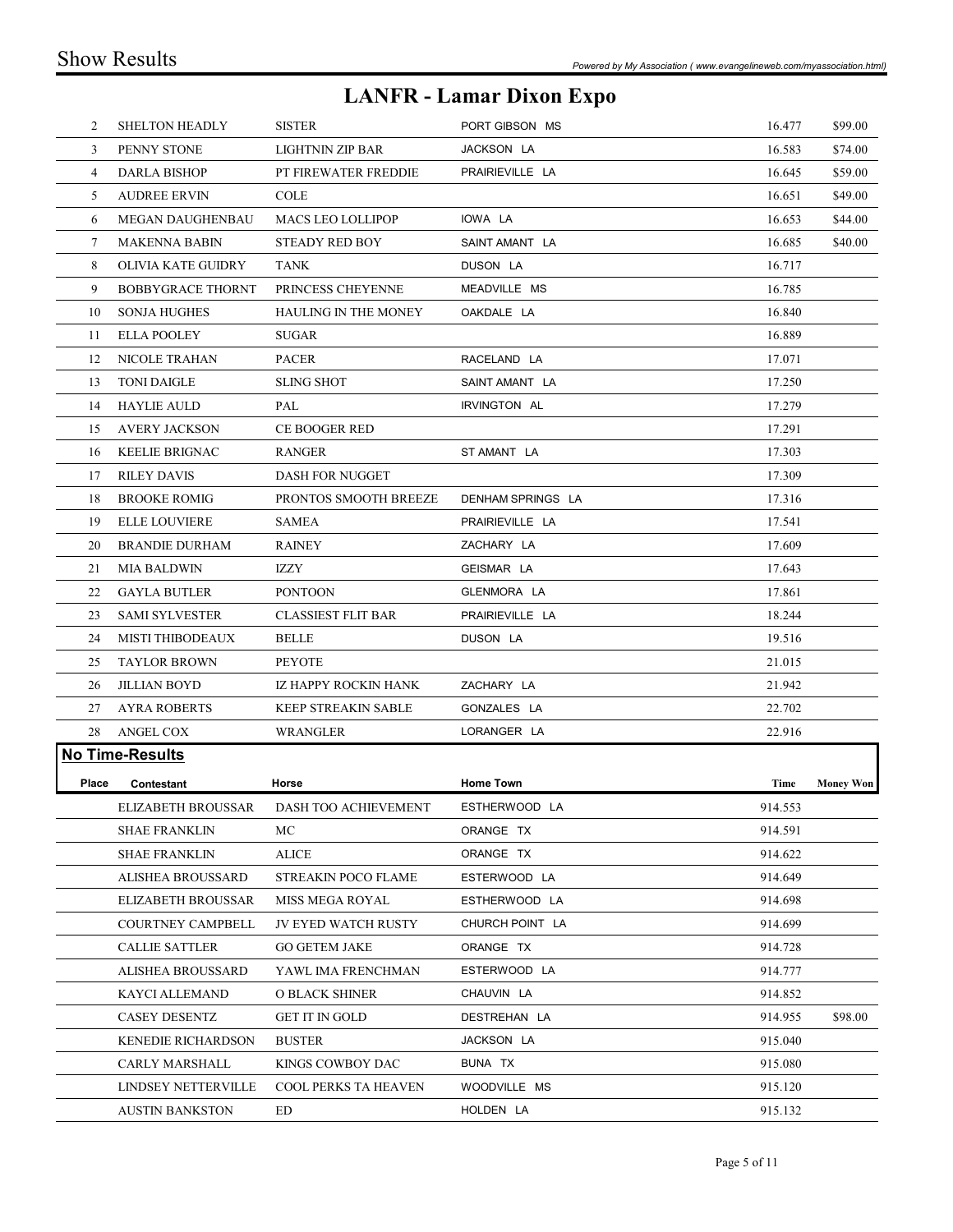| <b>Show Results</b>      |                             |                                 |                                                                      |
|--------------------------|-----------------------------|---------------------------------|----------------------------------------------------------------------|
|                          |                             | <b>LANFR - Lamar Dixon Expo</b> | Powered by My Association (www.evangelineweb.com/myassociation.html) |
| <b>KATTI BREAUX</b>      | <b>WIMPYS HAIDA</b>         | CROWLEY LA                      | 915.201                                                              |
| <b>JOSLYN PARNELL</b>    | <b>POCKET</b>               | SLAUGHTER LA                    | 915.206                                                              |
| TRISTEN CAIN             | <b>BECO</b>                 | PRIDE LA                        | 915.215                                                              |
| TYLER CROSBY             | <b>PEANUT</b>               | SEMINARY MS                     | 915.233                                                              |
| CHEYENNE LOPINTO         | <b>CAFFEE LATTE</b>         |                                 | 915.345                                                              |
| <b>CASEY DESENTZ</b>     | DRAGON BY YAWL              | DESTREHAN LA                    | 915.415                                                              |
| ALISHEA BROUSSARD        | <b>MAX BET BIANKUS</b>      | ESTERWOOD LA                    | 915.418                                                              |
| <b>RHEA PITRE</b>        | <b>SHOWDOWNS BAY ROXIE</b>  | RACELAND LA                     | 915.432                                                              |
| <b>BRITTANY IRWIN</b>    | <b>HOPE</b>                 | ROBERTSDALE AL                  | 915.511                                                              |
| SIERRA DANLEY            | SLD DASHIN JETT             | FOLSOM LA                       | 915.592                                                              |
| <b>JENNIFER TUGGLE</b>   | THAT'S CORONA               | CANKTON LA                      | 915.608                                                              |
| <b>BOBBYGRACE THORNT</b> | <b>CAMILOT FLIT</b>         | MEADVILLE MS                    | 915.614                                                              |
| <b>JODIE SUMMERS</b>     | <b>SPENCERS PRIDE</b>       | SORRENTO LA                     | 915.615                                                              |
| LINDSEY NETTERVILLE      | PJH FLITS ZERO JET          | WOODVILLE MS                    | 915.634                                                              |
| ANGELA HICKMAN           | ARBEKA LOBO                 | DERIDDER LA                     | 915.720                                                              |
| <b>BRODY HICKMAN</b>     | <b>SIX PACKIN' OUTLAW</b>   |                                 | 915.721                                                              |
| <b>KARLA DARGIS</b>      | KATIE COCO BARS             | AMITE LA                        | 915.822                                                              |
| <b>TYLER CROSBY</b>      | <b>FROSTY</b>               | SEMINARY MS                     | 915.824                                                              |
| <b>WAYNE DURHAM</b>      | <b>BANDIT</b>               | DENHAM SPRINGS LA               | 915.826                                                              |
| <b>MACY MANGUM</b>       | BE ON THE LOOKOUT           | PETAL MS                        | 915.880                                                              |
| <b>DELANI LASSEIGNE</b>  | <b>BAR B DUN CAN BOOGIE</b> | HOUMA LA                        | 915.944                                                              |
| KARLEE SCHULKENS         | <b>ROCKY</b>                | SLIDELL LA                      | 915.944                                                              |
| <b>BRADEN HICKMAN</b>    | G ROCK                      |                                 | 916.056                                                              |
| <b>MACY HURST</b>        | <b>CAMMY</b>                |                                 | 916.146                                                              |
| <b>JENNIFER TUGGLE</b>   | WILLIE                      | CANKTON LA                      | 916.384                                                              |
| <b>ALYSON CLARK</b>      | <b>BODEES SMART CAT</b>     | SCOTT LA                        | 916.485                                                              |
| <b>EMILY HYMEL</b>       | REMEMBER ME I'M SMART       |                                 | 916.517                                                              |
| <b>MIKKI PARNELL</b>     | <b>RAPPIN N DASHIN</b>      | SLAUGHTER LA                    | 916.643                                                              |
| VICTORIA PRICE           | <b>VILLAGE PERKS</b>        | ZACHARY LA                      | 916.771                                                              |
| KAITLYN ROBICHAUX        | TARZAN                      | RACELAND LA                     | 916.879                                                              |
| <b>LINDSEY BOUVIER</b>   | ALLEY                       | FOLSOM LA                       | 917.297                                                              |
| <b>KATIE DUNCAN</b>      | <b>JEWELS</b>               | CROSSETT AR                     | 917.339                                                              |
| <b>CALLIE SATTLER</b>    | HES DOWNRITE SHADY          | ORANGE TX                       | 921.863                                                              |
| STEPHANIE CHISHOLM       | <b>FRECKLE CAT</b>          | LUCEDALE MS                     | 925.473                                                              |
| EMILY GATLIN             | FRENCH MISS OTOE            | PRAIRIEVILLE LA                 | 999.000                                                              |
| <b>LORRAINE BESSON</b>   | MAN                         | LABADIEVILLE LA                 | 999.000                                                              |
| DARLENE MORAN            | DTF DAUNTLESS CHICK         | SANDY HOOK MS                   | 999.000                                                              |
| <b>SALLY BECK</b>        | <b>TIGER BARS MUSIC</b>     | GONZALES LA                     | 999.000                                                              |
| TYLER FAGAN              | <b>SASSY CITIZEN</b>        | POPLARVILLE MS                  | 999.000                                                              |
| <b>KINLEY STARKEY</b>    | PRISSY                      | LORANGER LA                     | 999.000                                                              |
| <b>BRAELYN MILTON</b>    | LUCKY                       | KENTWOOD LA                     | 999.000                                                              |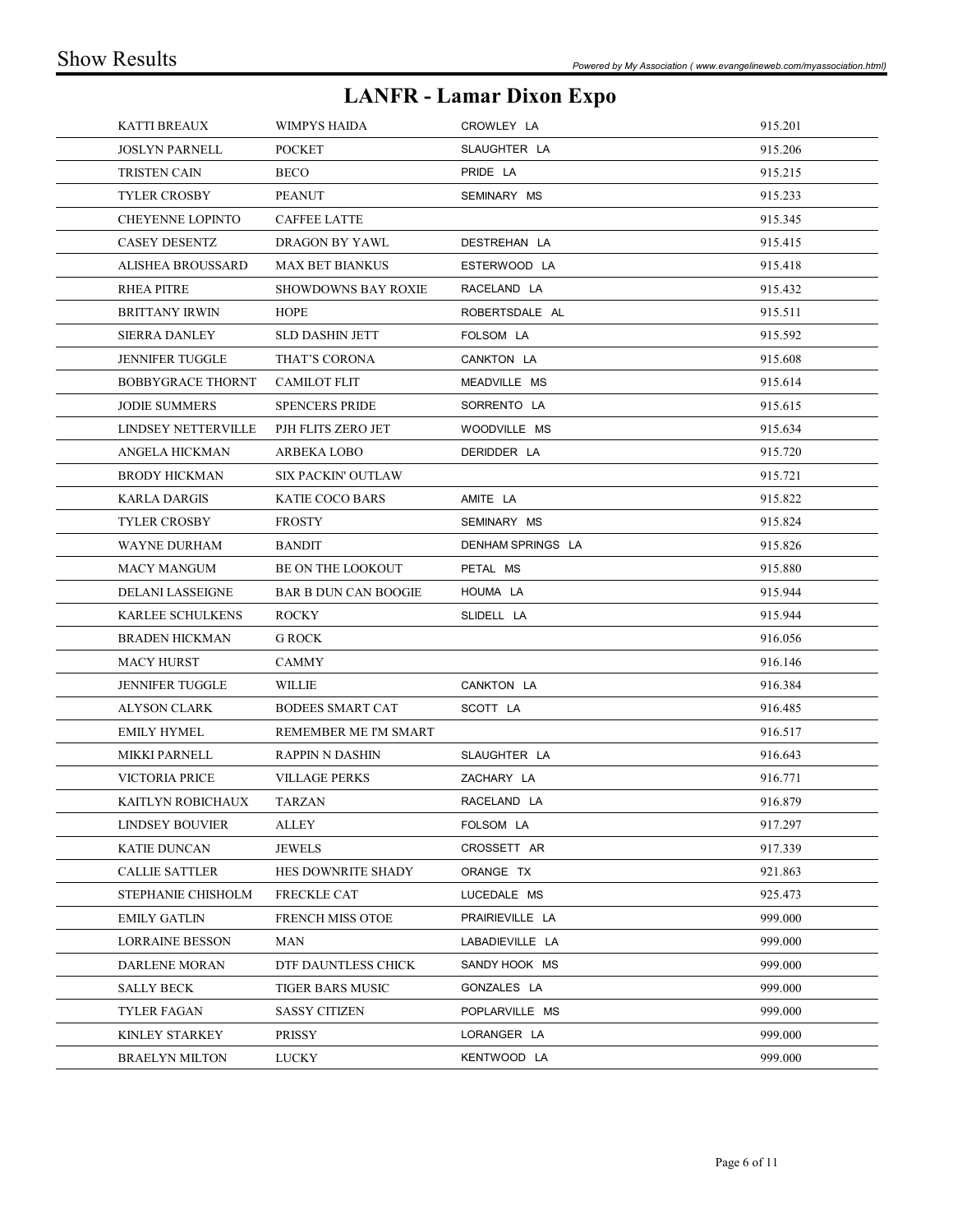### Friday Adult Sidepot

|                | <b>Friday Adult Sidepot</b>               |                             |                   | Event Payout: \$688.00<br>Money Added: \$0.00 | 40 Entries       |
|----------------|-------------------------------------------|-----------------------------|-------------------|-----------------------------------------------|------------------|
|                | 1D-Results                                |                             |                   |                                               |                  |
| Place          | Contestant                                | Horse                       | <b>Home Town</b>  | Time                                          | <b>Money Won</b> |
| -1             | <b>BLAISE BERCEGEAY</b>                   | <b>RUNNIN FOR A TITLE</b>   | SUMMIT MS         | 14.428                                        | \$96.00          |
| $\overline{2}$ | <b>BRIAN WHEELER</b>                      | <b>KOODOHS</b>              | SUMMIT MS         | 14.455                                        | \$58.00          |
| 3              | <b>KELSY JACKSON</b>                      | <b>JDT ALLURESGAME</b>      | HOUMA LA          | 14.499                                        | \$38.00          |
| $\overline{4}$ | <b>SARAH ROSE WAGUES</b>                  | JK PERKS DINKY DASHER       | GONZALES LA       | 14.539                                        |                  |
| 5              | <b>BRIAN WHEELER</b>                      | FIRST FLASHIN JET           | SUMMIT MS         | 14.565                                        |                  |
| 6              | <b>TYLER FAGAN</b>                        | <b>CATS DAISY DUKE</b>      | POPLARVILLE MS    | 14.669                                        |                  |
| 7              | <b>KORTNEY LEE</b>                        | WUZZ UP DOC                 | WALKER LA         | 14.770                                        |                  |
| 8              | <b>CARLY MARSHALL</b>                     | LENAS BRONSON CHIC          | BUNA TX           | 14.846                                        |                  |
| 9              | <b>ELIZABETH BROUSSAR</b>                 | <b>BOGIE'S FRENCH TRICK</b> | ESTHERWOOD LA     | 14.919                                        |                  |
|                | 2D-Results                                |                             |                   |                                               |                  |
| Place          | Contestant                                | Horse                       | <b>Home Town</b>  | Time                                          | <b>Money Won</b> |
|                | <b>LINDSEY RICHARD</b>                    | DELTAS DUN LOPPEN           | ARNAUDVILLE LA    | 14.930                                        | \$80.00          |
|                | 2 KENEDIE RICHARDSON                      | LOUISE                      | JACKSON LA        | 15.013                                        | \$48.00          |
| 3              | <b>BLAISE BERCEGEAY</b>                   | BR DUCK DUCK GOOSE          | SUMMIT MS         | 15.024                                        | \$32.00          |
| 4              | <b>SARAH ROSE WAGUES</b>                  | DEE MONEY MAN               | GONZALES LA       | 15.061                                        |                  |
|                | 5 TREY PIGFORD                            | <b>JESSIES GOT PEP</b>      | AMITE LA          | 15.250                                        |                  |
|                | 6 TY MARKS                                | <b>ELSA</b>                 | HATTIESBURG MS    | 15.313                                        |                  |
| 7              | TYLER FAGAN                               | <b>BUBBLE GUM</b>           | POPLARVILLE MS    | 15.357                                        |                  |
|                | 8 LINDSEY NETTERVILLE                     | AS GOOD AS PEACH GETS       | WOODVILLE MS      | 15.424                                        |                  |
|                | 3D-Results                                |                             |                   |                                               |                  |
| Place          | Contestant                                | Horse                       | <b>Home Town</b>  | Time                                          | <b>Money Won</b> |
| 1              | ALYSON CLARK                              | SURPRISE IMA FLIT           | SCOTT LA          | 15.463                                        | \$64.00          |
|                | 2 DESI LASSEIGNE                          | MS APRIL LITO               | HOUMA LA          | 15.711                                        | \$38.00          |
|                | 3 OLIVIA DYESS                            | DOC                         |                   | 15.735                                        | \$26.00          |
| 4              | OLIVIA KATE GUIDRY                        | TURN IN ON FAITH            | DUSON LA          | 15.785                                        |                  |
|                | 5 SIDNEY SEHON                            | I'M YOUR GUY                | GONZALES LA       | 15.913                                        |                  |
|                | <b>4D-Results</b>                         |                             |                   |                                               |                  |
| Place          | Contestant                                | Horse                       | <b>Home Town</b>  | Time                                          | <b>Money Won</b> |
|                | 1 TY MARKS                                | <b>IM A REBEL</b>           | HATTIESBURG MS    | 16.051                                        | \$48.00          |
|                | 2 STACY WHITE                             | <b>BANGO</b>                | WESSON MS         | 16.089                                        | \$29.00          |
|                | 3 MALYN DENNIS                            | <b>SANDY JAMES</b>          | GONZALES LA       | 16.247                                        | \$19.00          |
|                | 5D-Results                                |                             |                   |                                               |                  |
|                |                                           |                             |                   |                                               |                  |
| Place          | Contestant                                | Horse                       | <b>Home Town</b>  | Time                                          | <b>Money Won</b> |
|                | 1 MEGAN DAUGHENBAU                        | <b>MACS LEO LOLLIPOP</b>    | IOWA LA           | 16.653                                        | \$32.00          |
|                |                                           | PRONTOS SMOOTH BREEZE       | DENHAM SPRINGS LA | 17.316                                        | \$19.00          |
| 2              | <b>BROOKE ROMIG</b><br>3 MISTI THIBODEAUX | <b>BELLE</b>                | DUSON LA          | 19.516                                        | \$13.00          |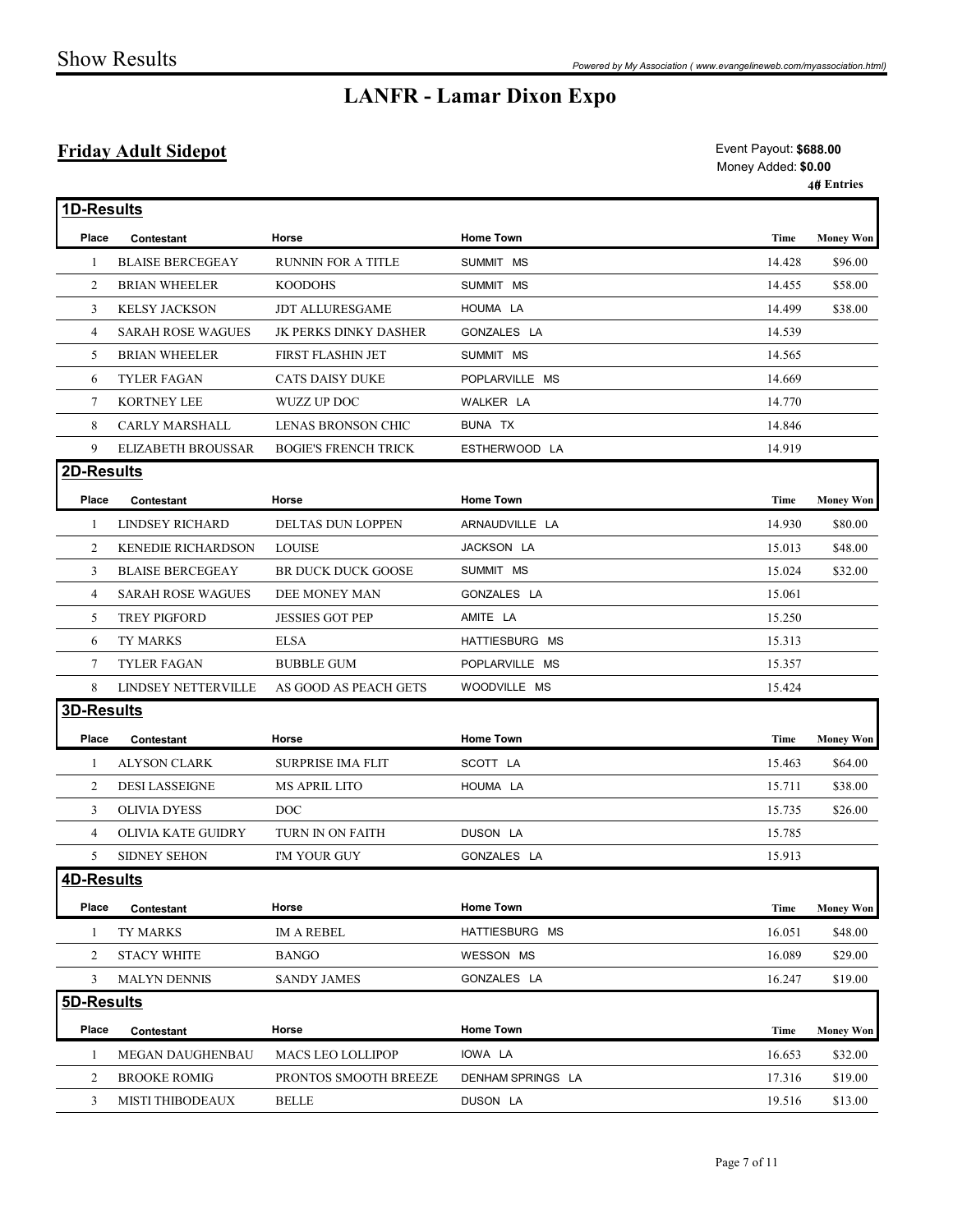| <b>Show Results</b> |                           |                         |                                 |                                                                      |                  |
|---------------------|---------------------------|-------------------------|---------------------------------|----------------------------------------------------------------------|------------------|
|                     |                           |                         |                                 |                                                                      |                  |
|                     |                           |                         |                                 |                                                                      |                  |
|                     |                           |                         |                                 |                                                                      |                  |
|                     |                           |                         |                                 |                                                                      |                  |
|                     |                           |                         |                                 |                                                                      |                  |
|                     |                           |                         |                                 |                                                                      |                  |
|                     |                           |                         |                                 |                                                                      |                  |
|                     |                           |                         |                                 |                                                                      |                  |
|                     |                           |                         |                                 | Powered by My Association (www.evangelineweb.com/myassociation.html) |                  |
|                     |                           |                         | <b>LANFR - Lamar Dixon Expo</b> |                                                                      |                  |
| 4                   | <b>TAYLOR BROWN</b>       | PEYOTE                  |                                 | 21.015                                                               |                  |
|                     | 5 JILLIAN BOYD            | IZ HAPPY ROCKIN HANK    | ZACHARY LA                      | 21.942                                                               |                  |
|                     | <b>No Time-Results</b>    |                         |                                 |                                                                      |                  |
| Place               | Contestant                | Horse                   | <b>Home Town</b>                | Time                                                                 | <b>Money Won</b> |
|                     | ELIZABETH BROUSSAR        | MISS MEGA ROYAL         | ESTHERWOOD LA                   | 914.698                                                              |                  |
|                     | CASEY DESENTZ             | GET IT IN GOLD          | DESTREHAN LA                    | 914.955                                                              | \$48.00          |
|                     | <b>KENEDIE RICHARDSON</b> | <b>BUSTER</b>           | JACKSON LA                      | 915.040                                                              |                  |
|                     | CARLY MARSHALL            | KINGS COWBOY DAC        | BUNA TX                         | 915.080                                                              |                  |
|                     |                           | COOL PERKS TA HEAVEN    | WOODVILLE MS                    | 915.120                                                              |                  |
|                     | LINDSEY NETTERVILLE       |                         | SEMINARY MS                     | 915.233                                                              |                  |
|                     | TYLER CROSBY              | <b>PEANUT</b>           |                                 |                                                                      |                  |
|                     | CASEY DESENTZ             | DRAGON BY YAWL          | DESTREHAN LA                    | 915.415                                                              |                  |
|                     | LINDSEY NETTERVILLE       | PJH FLITS ZERO JET      | WOODVILLE MS                    | 915.634                                                              |                  |
|                     | <b>ALYSON CLARK</b>       | <b>BODEES SMART CAT</b> | SCOTT LA                        | 916.485                                                              |                  |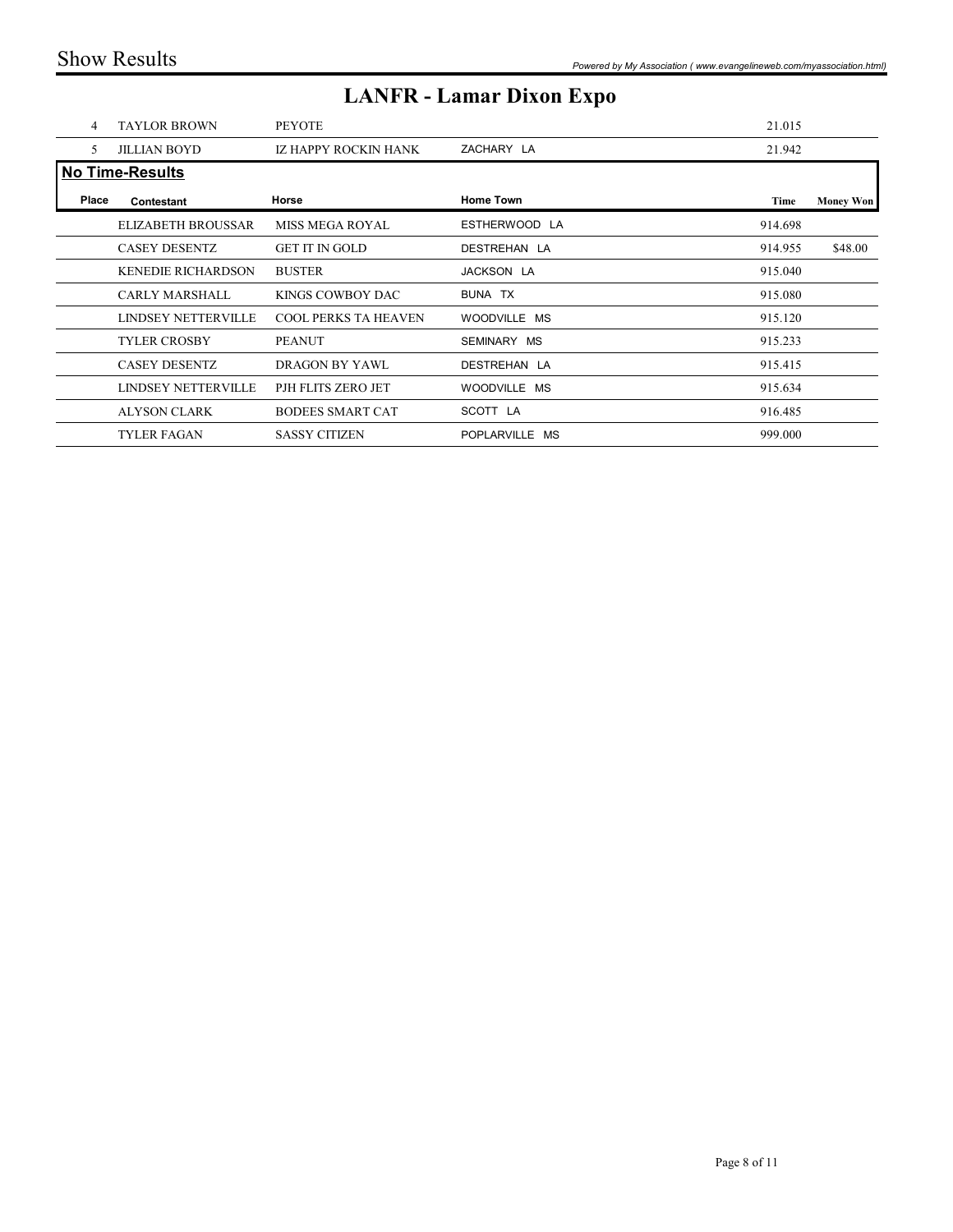|                |                              |                             | <b>LANFR - Lamar Dixon Expo</b> |                                               |                  |
|----------------|------------------------------|-----------------------------|---------------------------------|-----------------------------------------------|------------------|
|                | <b>Friday Senior Sidepot</b> |                             |                                 | Event Payout: \$252.00<br>Money Added: \$0.00 | 16 Entries       |
| 1D-Results     |                              |                             |                                 |                                               |                  |
| Place          | Contestant                   | Horse                       | <b>Home Town</b>                | Time                                          | <b>Money Won</b> |
| -1             | <b>SHAE FRANKLIN</b>         | <b>VINNIE</b>               | ORANGE TX                       | 14.460                                        | \$51.00          |
| $\overline{2}$ | ANGELA RICHARDSON            | <b>CHIEF</b>                | JACKSON LA                      | 14.749                                        | \$36.00          |
| $\mathbf{3}$   | <b>COOKIE MYERS</b>          | CH                          | GENMORA LA                      | 14.843                                        |                  |
| 2D-Results     |                              |                             |                                 |                                               |                  |
| Place          | Contestant                   | Horse                       | <b>Home Town</b>                | Time                                          | <b>Money Won</b> |
| -1             | <b>ANGIE JEAN</b>            | OKEY DOKEY CORONA           | PEARL RIVER LA                  | 15.072                                        | \$43.00          |
| 2              | <b>CRYSTAL TATE</b>          | <b>SAN JOS SCOOTER</b>      |                                 | 15.105                                        | \$31.00          |
| 3              | ANGELA RICHARDSON            | <b>TORI</b>                 | JACKSON LA                      | 15.440                                        |                  |
| 3D-Results     |                              |                             |                                 |                                               |                  |
| Place          | Contestant                   | Horse                       | <b>Home Town</b>                | Time                                          | <b>Money Won</b> |
|                | <b>ANGIE JEAN</b>            | <b>HAPPYBUCKINMARDIGRAS</b> | PEARL RIVER LA                  | 15.757                                        | \$56.00          |
| 5D-Results     |                              |                             |                                 |                                               |                  |
| Place          | Contestant                   | Horse                       | <b>Home Town</b>                | Time                                          | <b>Money Won</b> |
| -1             | PENNY STONE                  | <b>LIGHTNIN ZIP BAR</b>     | JACKSON LA                      | 16.583                                        | \$20.00          |
| $\overline{2}$ | <b>DARLA BISHOP</b>          | PT FIREWATER FREDDIE        | PRAIRIEVILLE LA                 | 16.645                                        | \$15.00          |
| 3 <sup>7</sup> | <b>SONJA HUGHES</b>          | HAULING IN THE MONEY        | OAKDALE LA                      | 16.840                                        |                  |
| $\overline{4}$ | <b>GAYLA BUTLER</b>          | <b>PONTOON</b>              | GLENMORA LA                     | 17.861                                        |                  |
|                | No Time-Results              |                             |                                 |                                               |                  |
| Place          | Contestant                   | Horse                       | <b>Home Town</b>                |                                               | Time Money Won   |
|                | <b>SHAE FRANKLIN</b>         | MC                          | ORANGE TX                       | 914.591                                       |                  |
|                | <b>SHAE FRANKLIN</b>         | ALICE                       | ORANGE TX                       | 914.622                                       |                  |
|                | <b>KARLA DARGIS</b>          | KATIE COCO BARS             | AMITE LA                        | 915.822                                       |                  |
|                | <b>WAYNE DURHAM</b>          | <b>BANDIT</b>               | DENHAM SPRINGS LA               | 915.826                                       |                  |
|                | MIKKI PARNELL                | <b>RAPPIN N DASHIN</b>      | SLAUGHTER LA                    | 916.643                                       |                  |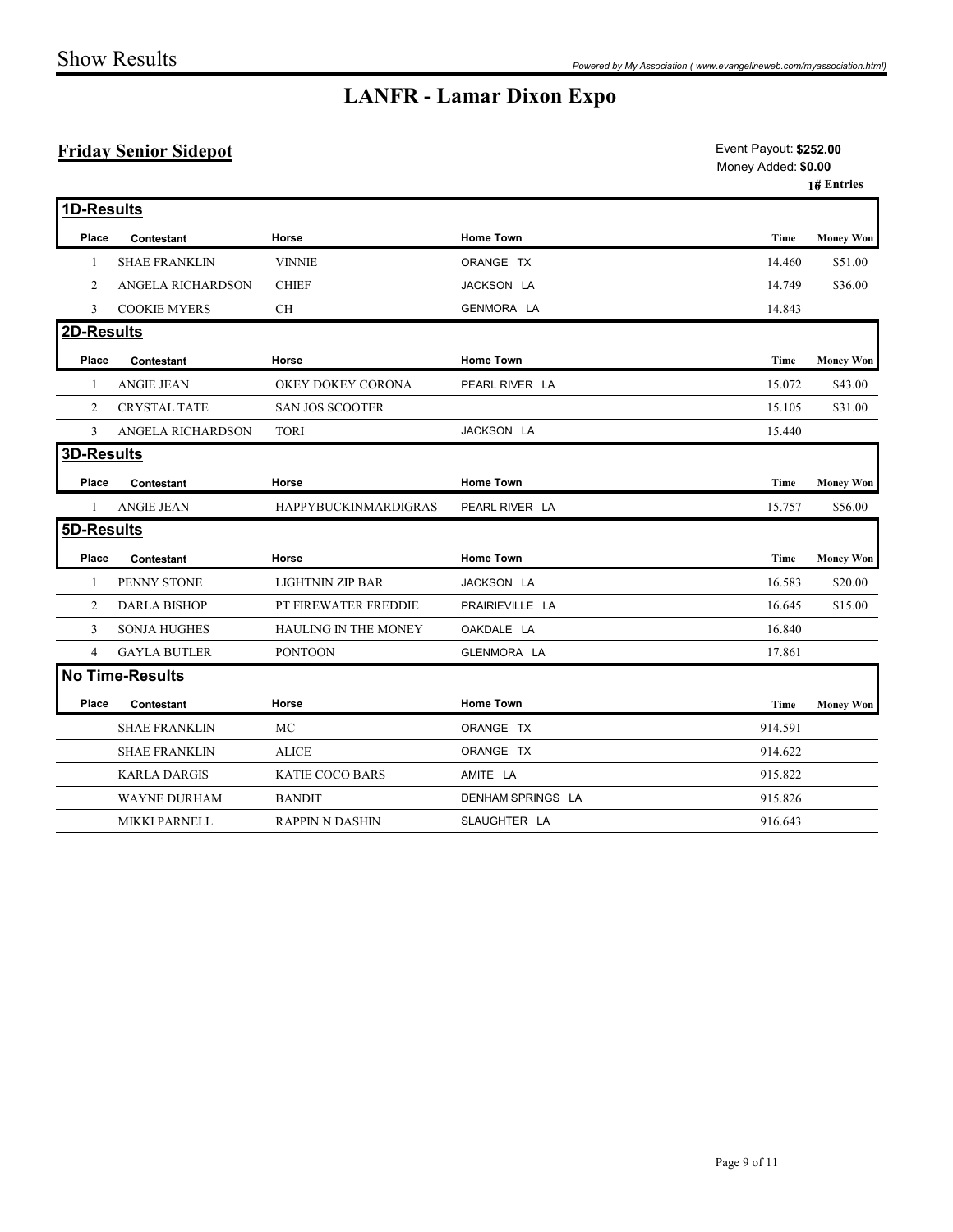# Friday Youth Sidepot 46 Entries Event Payout: **\$735.00** Money Added: \$0.00 1D-Results Powered by My Association (www.evangelineweb.com/fripassociation.htm)<br>
2 North Sidepot<br>
Place Contestant Horse<br>
1 RANDI KERVIN OBD SMOKIN RAZOR HOME MON<br>
2 NORES ADONS CORANA DELIGHT DEROBER LA THE Money North State CONTEN 1 RANDI KERVIN (MANALE POWER CONTROLL FOR A SASSAULTS POWER VIOLATION OF STAGE MANUS AND MONEY AND MANUS AND MANALE CARLIN MAN PERPONITA (MANALE CARLIN WAR PERPONITA CHEEMS DELIGING A MONEY AND MANUS ARRANGER ADONS CORANA 2 KERI GRANGER MORE FREENCH HORS<br>2 CONSTANT SAN FREENCH HORS<br>2 CONSTANT MAND SAN TELE CARLIN MAN DELIGHT DERIDDER LA<br>2 CONSTANT MAN DELIGHT DERIDDER LA 14.707 866.00<br>2 CONSTANA DERINGER ADONS CORANA DELIGHT DERIDDER LA 14. 3 RYLEE CARLIN MAGGELE<br>
3 RYLEE CARLIN MAGGELE<br>
3 RYLEE CARLIN MAGGELE MAGNIFIC SASS MENT PASS OF THE MANDING MORE CONDUCT ON THE MANDING MAGNIFIC MAGNIFIC MAGNIFIC MAGNIFIC MAGNIFIC MAGNIFIC MAGNIFIC MAGNIFIC MAGNIFIC MAG 4 MONTANA ROY SASS MENT MARK MANDE TO ME THE MOND OF THE MOND WAS SASS MENT AND A SASS MENT DERICAN MAN DEVELOPMENT AND A SASS METALLY SASS METALLY SASS METALLY CHARGE AND REVOLUTION THE MOND SASS METALLY AND DESCRIPTION T 2D-Results New Results<br> **Example Contestant Sidepot**<br> **Contestant Sidepot**<br> **Example Contestant Horse**<br> **Place Contestant Horse**<br> **Place Contestant Horse**<br> **Place Contestant Horse**<br> **Place Contestant ADONS CONTEX LUGEDALE INS**<br> **PRES** 1 ANDER CHAINER - Lamar Dixon Expo<br>
2011 Sidepart<br>
2011 Sidepart<br>
2011 Sidepart<br>
2011 Sidepart<br>
2011 Sidepart<br>
2012 Sidepart<br>
2012 Sidepart<br>
2012 Sidepart<br>
2012 Sidepart<br>
2012 Sidepart<br>
2013 Sidepart<br>
2013 NYLEN KENNER MAG 2 NEW YOUTH SIDE MAND IN THE CONTRACT CONNECT CONTRACT CONTRACT CONTRACT CONTRACT CONTRACT CONTRACT CONTRACT CONTRACT CONTRACT CONTRACT CONTRACT CONTRACT CONTRACT CONTRACT CONTRACT CONTRACT CONTRACT CONTRACT CONTRACT CONTR 3 EVICENCIAL POWER VAN DE TOUR CONFERENCHMENT AND EVICE CARRY (FOR A SAMPLET CARRY STATES)<br>
3 AVOILLE STATES AND INTERNATION CONFERENCHMENT CONFERENCHMENT AND INTERNATIONAL CONFERENCHMENT CONFERENCHMENT CONFERENCHMENT CON **LANTR - Lamar Dixon Expo**<br> **Even Payout \$785.00**<br>
Monog Addels<br> **4 Results**<br> **4 REBECCANCER**<br> **4 REBECCANCER**<br> **4 REBECCANCER**<br> **4 REBECCANCER**<br> **4 REBECCANCER**<br> **4 REBECCANCER**<br> **4 REBECCANCER**<br> **4 REBECCANCER**<br> **4 REBEC** EVERT PAYOUTH STATE POLYTICAL EXERCUTE SOME CONTENT AND SOMETIME RESULTS.<br>
SERVERT PAYOUT A SAN ACE BAKER MANAGEMENT AND SOMETIME CONTENT AND THE CONTENT OF SAN ACCORDING THE CONTENT OF<br>
THE ANALYST CONTENT WAR PEPONTAL CO **EVERT WAY YOUTH Sidepot**<br> **Results**<br> **Results**<br> **RANDIKERVIN** OBD SMOKIN RAZOR LUCEDALE AS<br> **RANDIKERVIN** OBD SMOKIN RAZOR LUCEDALE AS<br> **RESULTER CARLINY WAND FOR SHOW OF CORRESPOND AND COPPER AND SAFE OF A SAFE OF A SAFE** 2 NORTH SIdeptot<br>
28 ENGINEES<br>
28 ENGINEERING MORE CONNEINS CONNEINS MORE TO MANUS (MORE AND THE MAND KERVIN<br>
2 KERIGRANGER ADONS CORANA DELIGITIT DERIDER LA<br>
2 NYLEE CARLIN WAR PERSONTAN GREENBAUGH DERIDER LA<br>
2 NYLEE CAR **Results**<br> **BRANDIXERVIN**<br> **IRANDIXERVIN**<br> **IRANDIXERVIN**<br> **IRANDIXERVIN**<br> **IRANDIXERVIN**<br> **IRANDIXERVIN**<br> **IRANDIXERVIN**<br> **ADONS CORANDIXERVING DELOITI**<br> **DERIGRANDS SASS ME INTREPNOTA**<br> **IRANDIXERVING SASS ME INTREPNOTA Results**<br>
18. Contestant More Many Wand Terms (Many Wand Terms 1998)<br>
2 KERI GRANGER ADONS CORANA DELIGHT DERIODER IA (14.714 S44.00)<br>
3 RYLEE CARLIN WAR PEPONTA GREENBURG IA (14.714 S44.00)<br>
3 RYLEE CARLIN WAR PEPONTA GR 3D-Results Place Contestant Home CONSUMERATION (FACE CONTENT DESCRIPTION ON THE MONDOLOGY CONTENT CONTENT CONTENT CONTENT<br>
2 REAR (GALACION WAS PERSON DELIGHT CONTENT OF CONTENT OF CONTENT (FACE CALL STATES CONTENT)<br>
4 NONTANA ROY S 1 ANTON CONTRACTOR CONTRACTOR CONTRACTOR CONTRACTOR CONTRACTOR CONTRACTOR (SANCE AND THE CASE OF THE CASE OF THE CONTRACTOR CONTRACTOR CONTRACTOR (SANCE CONTRACTOR CONTRACTOR CONTRACTOR CONTRACTOR CONTRACTOR (SANCE CONTRA 2 NEART-BANKIN MARY PROVIDER CRAZY MONDER ON THE CALL CHANGES AND STRUCTURE (SEE AND STRUCTURE INTO THE CHANGES DRIVER CRAZY MONDER CONSULTS (SEE AND STRUCTURE OF THE CHANGES OF THE CHANGES OF THE CHANGES OF THE CHANGES OF 3 STEVIE RAYNE MARRE WESTERN MANAGEME (1993)<br>
3 STEVIE RAYNE MAGGIE<br>
3 STEVIE RAYNE MAGGIE<br>
2 NIKKI WHITE MARRE WRANGLER WESSON MS<br>
2 NIKKI WHITE MARRE WRANGLER WESSON MS<br>
3 STEVIE RENNEDY RUBYS FRENCHMEN MAGGIONULE IA (19 4 BANK MALER MOGIL MORE CONSULTER MANUS 15.742 DESCRIPTION NATIONAL CONSULTER AND 15.742 DESCRIPTION NATIONAL CONSULTER MANUS 15.742 DESCRIPTION NATIONAL PRESS CONTRACT IN THE CONSULTER MANUS 15.742 DESCRIPTION NATIONAL PR SHACK METHOD MONOGRAPHIC METHOD (STRANGER MONOGRAPHIC CHANGER MANAGER (STRANGER MESSON MS)<br>
2 NIKK WHITE MANAGER WERSON MS 15.718 555.90<br>
3 KYLIE KENNEDY RUBYS FRENCHMEN MADISONVILE LA<br>
4 REPIRCCATIONY) SUITS ANTIY SI KIN 6 Contestant More Wannel Devel (More Wannel Devel 15.804 FLITS JITTER SENIGE WARRANT WAS CONTRIGUED AND THE SENIGE WAS CONTRIGUED AND CONTRIGUED AND CONTRIGUED IN THE SENIGE WAS CONTRIGUED AND CONTRIGUED AND CONTRIGUED AND 7 ENCRY ALLEE MOTOR MAGUES MESSION INTO THE MINOR STORE ON THE STAND IS A STANDARD MAGUES ON THE STANDARD MAGUES ON THE STANDARD STANDARD STANDARD AND THE STANDARD COPPRESS AND THE STANDARD STANDARD COPPRESS AND THE STANDA 2 NEAR WHITE MARABY WAS VERSION ON MANAR WEST WAS ARREST WAN A THE STOP ON A STANDARY SIX GONZALES AND RESPONSIVE A STANDARY SIX GONZALES AND STANDARY SIX GONZALES LARE A STAND ON THE STAND ON THE STAND ON THE STAND ON THE 4D-Results **PRACE THE READER TO THE TRIST AND THE TRIST ACCUPATE THE TRIST ACCUPATE THE MONEY OF THE TRIST ACCUPATE THE TRIST ACCUPATE THE TRIST ACCUPATE THE TRIST AND TRIST AND TRIST AND TRIST AND TRIST AND TRIST AND TRIST AND TRIS** 2 EMICHAN 1999<br>
1 SAMELTON COPERIAMES SINCER CANDY<br>
17 EMILY GATLER BABIN OUTLANDS BOGESSMOOTH SUNKISE PRAINEPALLE LA<br>
18.5313<br>
18.1612 SOBEYCRACE THORN TEREAURED STRAGHT MEADVILLE MS<br>
18.162 SOBER COMPARTS TREAURED STRAG 2 BAILEY SALET MATTEIT INTERNATION OF THE LAND THE Mines Wand<br>
2 BAILEY GATER BABIN OUTLAW GONZALES LA USA'S 133.00<br>
2 BOBBER 16.1111 SOURCE THORNT TREASURED STRANGHT MEADVILLE MS<br>
2 COMBERN MONEY OF TREASURED STRANGHT MEA 2 MCALEB BABIN DUTLAW (CONZALES LA<br>
3 KALEB BABIN DUTLAW (CONZALES LA<br>
2 MCALEB BABIN DUTLAW<br>
2 MCALEB BABIN NOVS BLAZIN CASINO GONZALES LA<br>
2 MCTORIA GIOVINGO PIRKS DARK ANGITI.<br>
1 SALEB BABIN WISSTRE CRAZY MOMMA DUAL.<br> 4 CALLER TREAT TREASURED STRAKISHT ONCYCLUS CHECK (MEADVILLE MS)<br>
4 CONSISTENT TREASURED STRAKISHT MEADVILLE MS<br>
1 KALER TANDIN VOVS BLAZIN CASINO - GONZALES LA<br>
2 VICTORIA GIOVICNICO - PITRIS DARK ANGITI,<br>
3 STIVIT RAYNE **FORMATION CONSULTS**<br> **SESUILS**<br>
SESUILS<br>
1 NALED BABIN VOVSELAZINCASINO GONZALES LA<br>
1 NALED BABIN VOVSELAZINCASINO PERKS DARK ANGEL<br>
3 TEVE RAYNE WESTR CRAZY MOMMA<br>
1 SAME SHAF DEANCH BLACK BETTY OR ORGANISM DATA 15.795 MONTRETAIN HORSE CANDY CONZULS AND THE MANY WAS CONSULTED THAT A CONSULTED THAT A THE MANY WAS CONSULTED TO THE CONSULTED ON A STRUCTURE CANDY OR THE CAN DELET CONSULTED THAT IS A STRUE THAT IS A STRUE THAT IS A STRUE WANT 5D-Results Place Contestant Horse VACY MONDER (MICHALLACEAN)<br>
2 VICTORIA GRAVENSION PERKS DARK ANGEL<br>
3 STRUE REAPR<br>
6 STRUE REAPRIEN DO VA WANNA DUAL<br>
6 STRUE REAPRIENT DELACE BETTY ORANGE TX<br>
7 GRACE CONTENT DELACE BETTY ORANGE TX<br> 2 AUDREE TANK MINESTIR CRAZY MOMMA<br>
1 AUDREE TANK WASTR CRAZY MOMMA<br>
1 AUDREE TANK WASTR CRAZY MOMMA<br>
1 STAR FRANCISION - FITTS JITTER RUG - MADISONVILLE LA<br>
5 AVIE RENNET DAY - FITTS JITTER RUG - MADISONVILLE LA<br>
1 CRACE